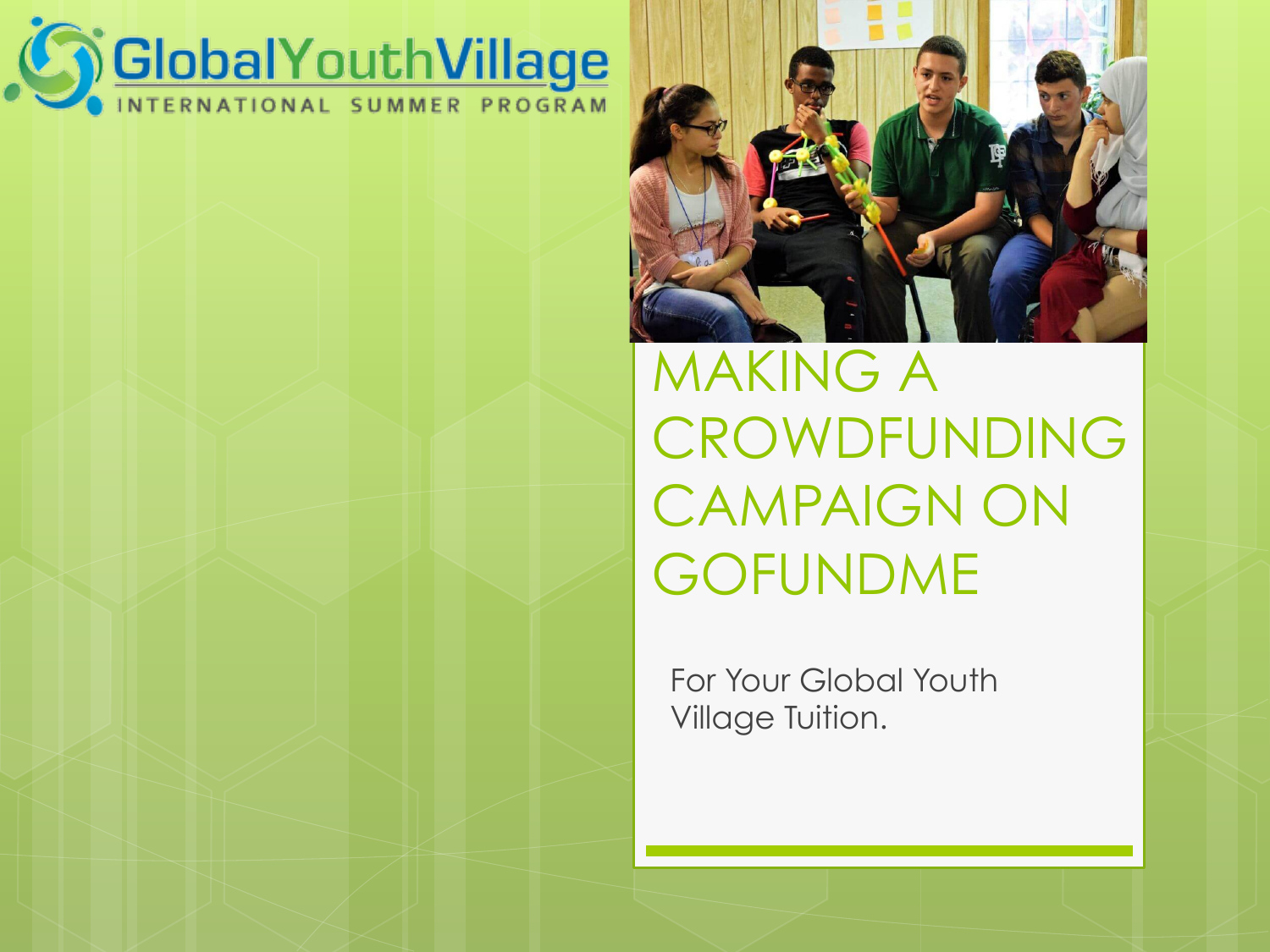# STEP ONE

#### o Register and sign up at www.gofundme.com

 You must be at least 13 years old. If you are under the age of 18 you also need your parents permission.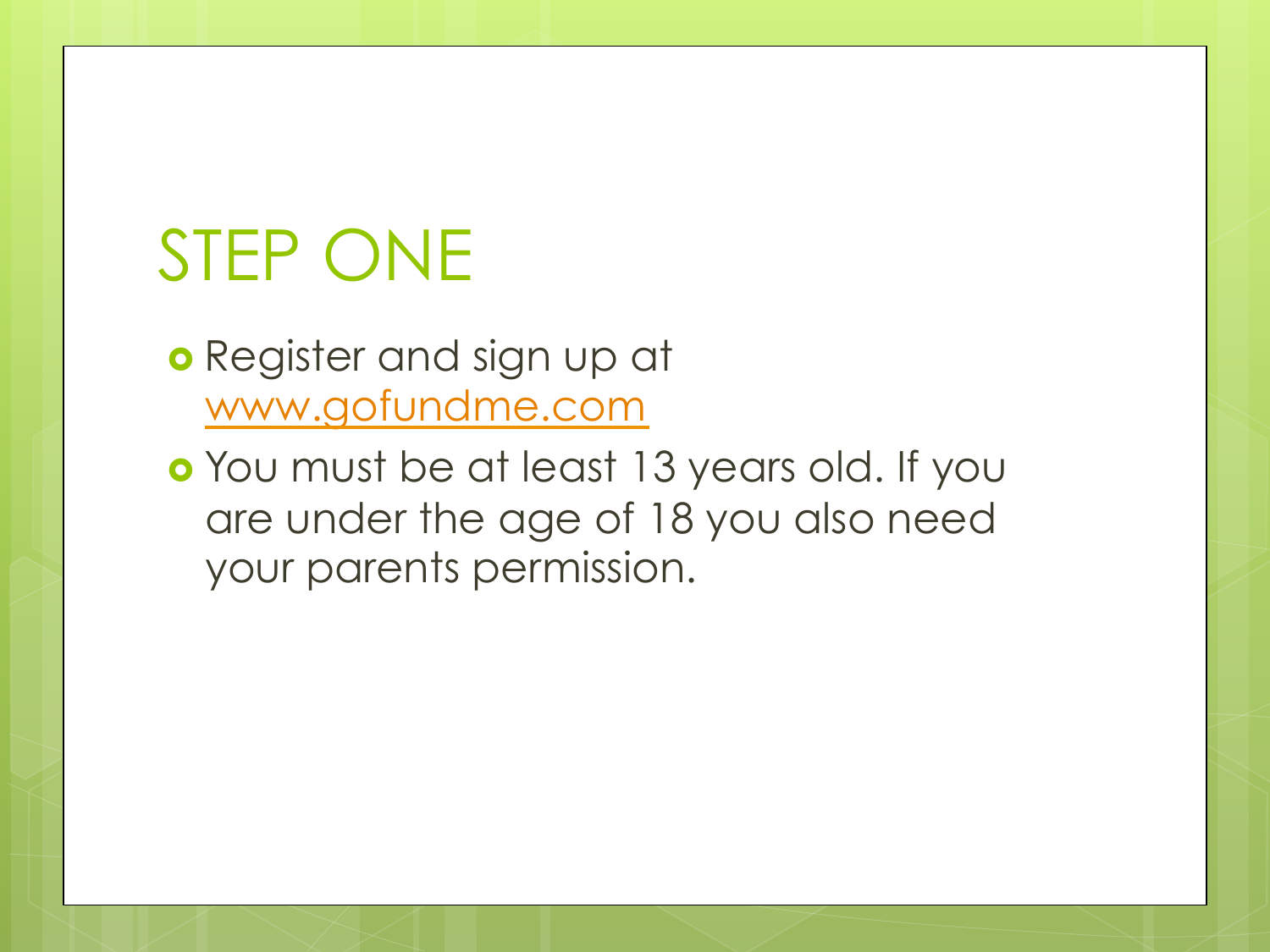#### STEP TWO

Click on 'Start a GoFundMe'

- Select your goal amount (Tuition for U.S. participants is \$1,700).
- **o** Enter your Campaign Title (you only have 35 characters!)
- **o** Select who you are raising money for (yourself), the zip code, and category (Education & Learning fits best).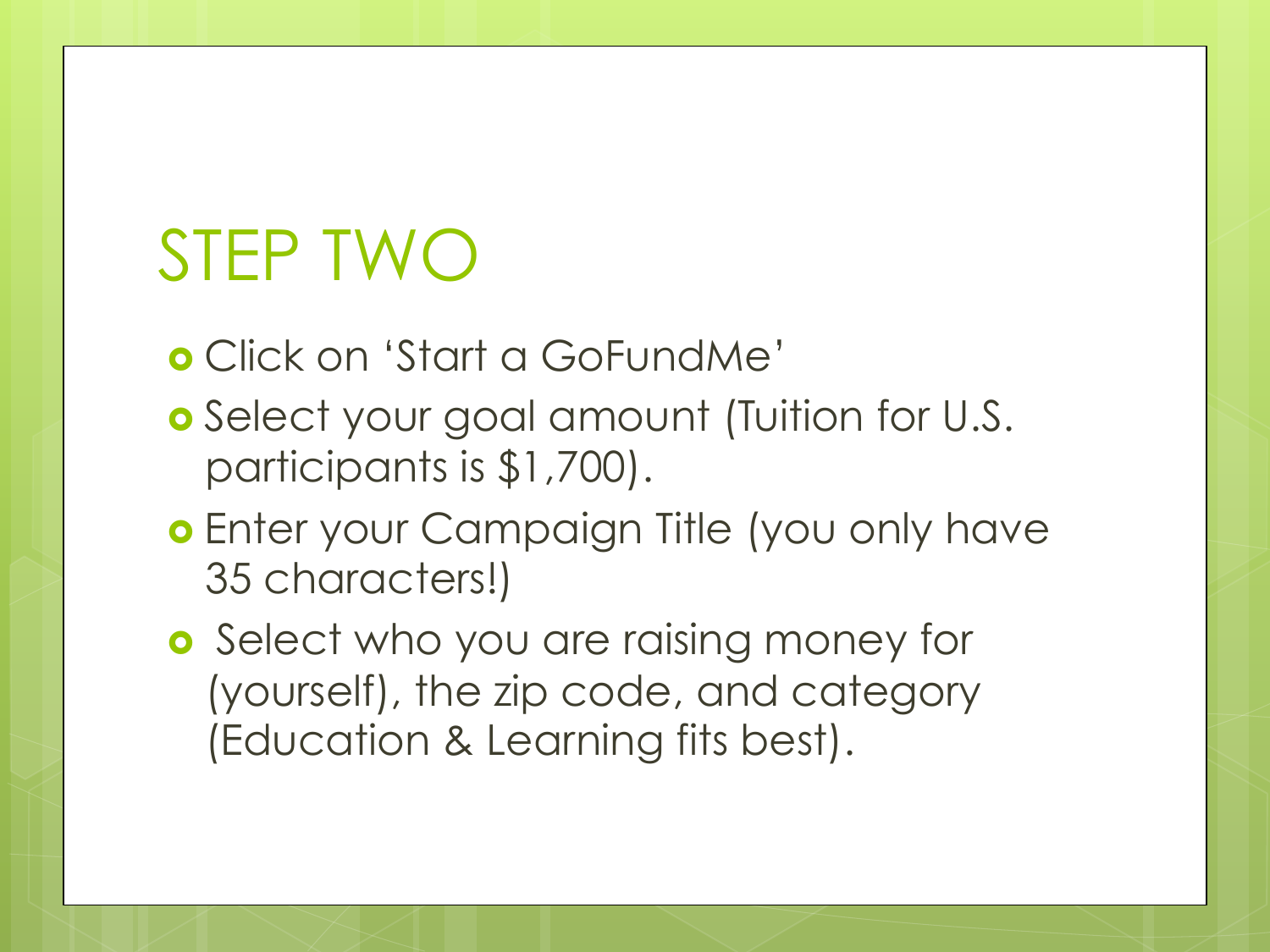#### STEP THREE

Add a photo or video.

 You can use a photo of yourself or one of the photos of the Global Youth Village found here on www.globalyouthvillage.org

 You can use this video that describe the Global Youth Village https://youtu.be/q7gIyXh\_tNc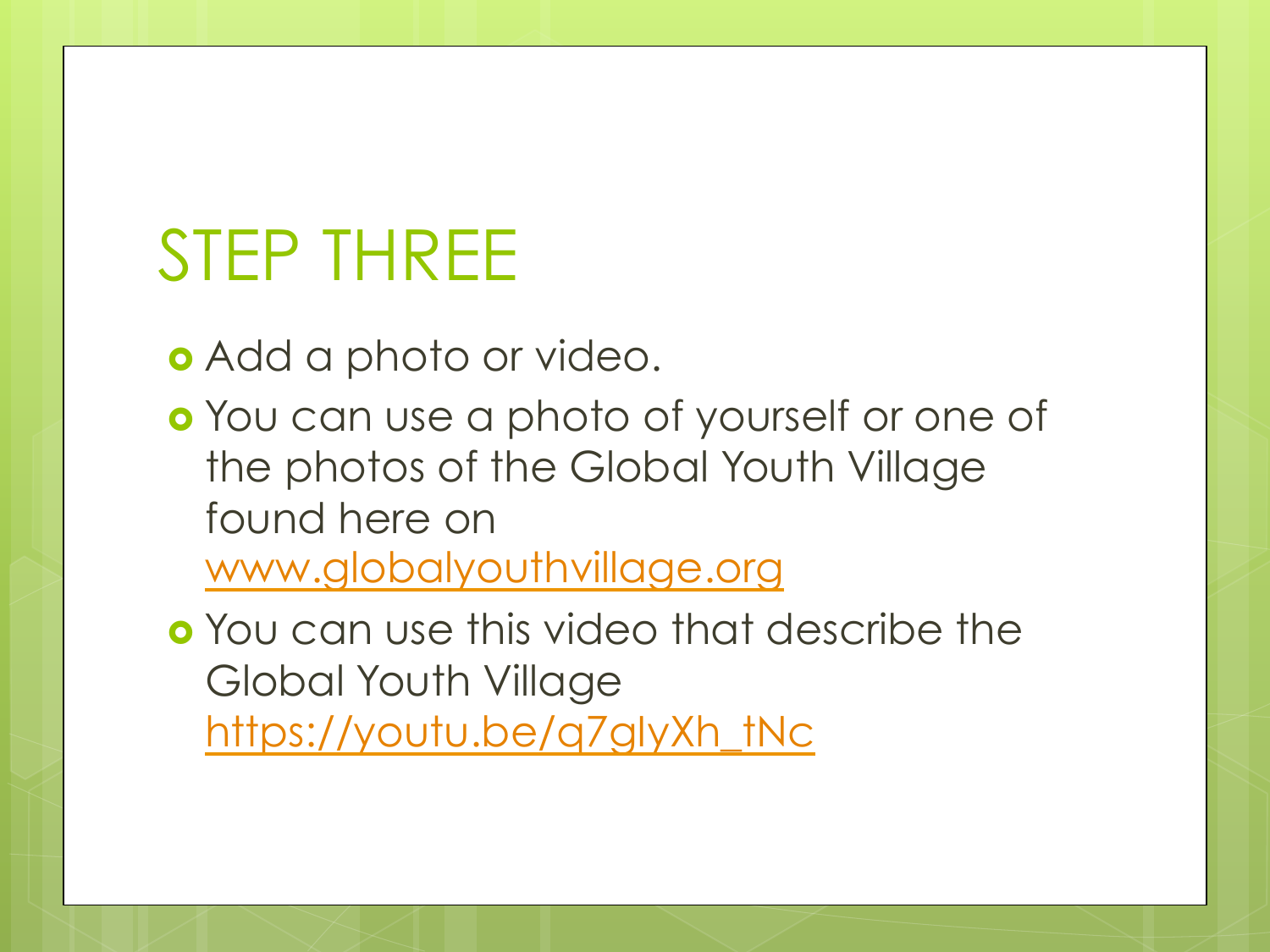# STEP FOUR

o Tell your story

- o Explain why you're raising money...
- o The next slide has some language you can use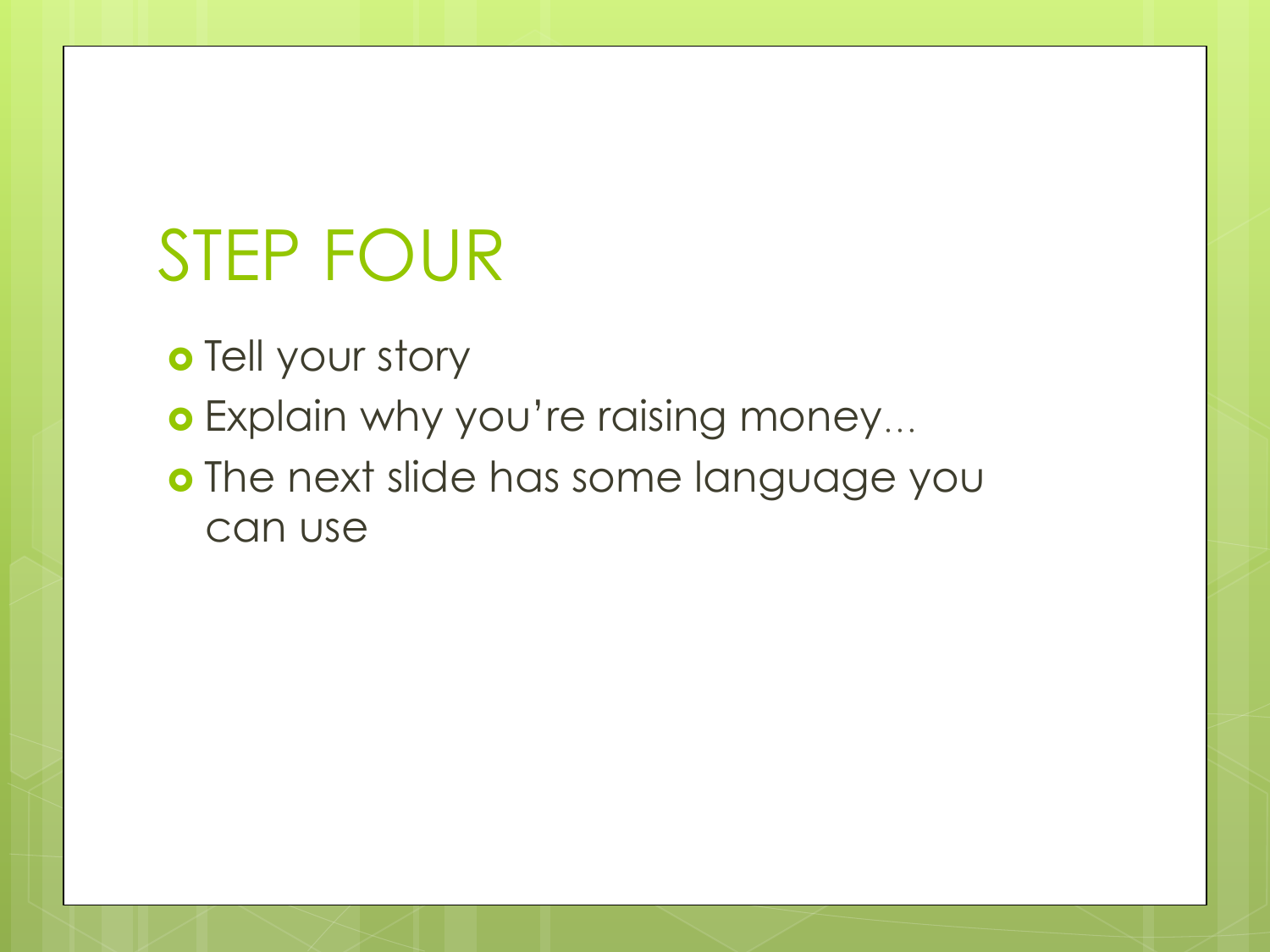I have been nominated to represent my school and community at the Global Youth Village this summer.

The Global Youth Village (GYV) is an international summer program that brings together selected youths from more than 15 different countries. I will have the unique opportunity to join other teens and take dynamic workshops in peace building/conflict resolution, global issues and community health. In addition, I will have many opportunities to develop my leadership and cross-cultural communication skills. The Global Youth Village is a project of Legacy International, a registered non-profit educational organization, which is being supported by the US Department of State.

GYV is a program geared to give me hands-on experiences working in a different culture with people of diverse backgrounds, discussing complex issues, working with other teens and experienced adults. I look forward to learning the new 'languages' of 'respect', 'change' and 'future'. The fact that the world is getting smaller is reflected everyday in the media and through the internet. I want to have a better understanding of different cultural, political and social situations. The Global Youth Village will give me exposure to many different people and their perspectives and also help me to prepare or my future career.

My participation in the Global Youth Village depends on whether I can raise enough in sponsorships. The tuition is \$1,700 plus transportation.

Your support would be greatly appreciated.

Thank you in advance for your consideration.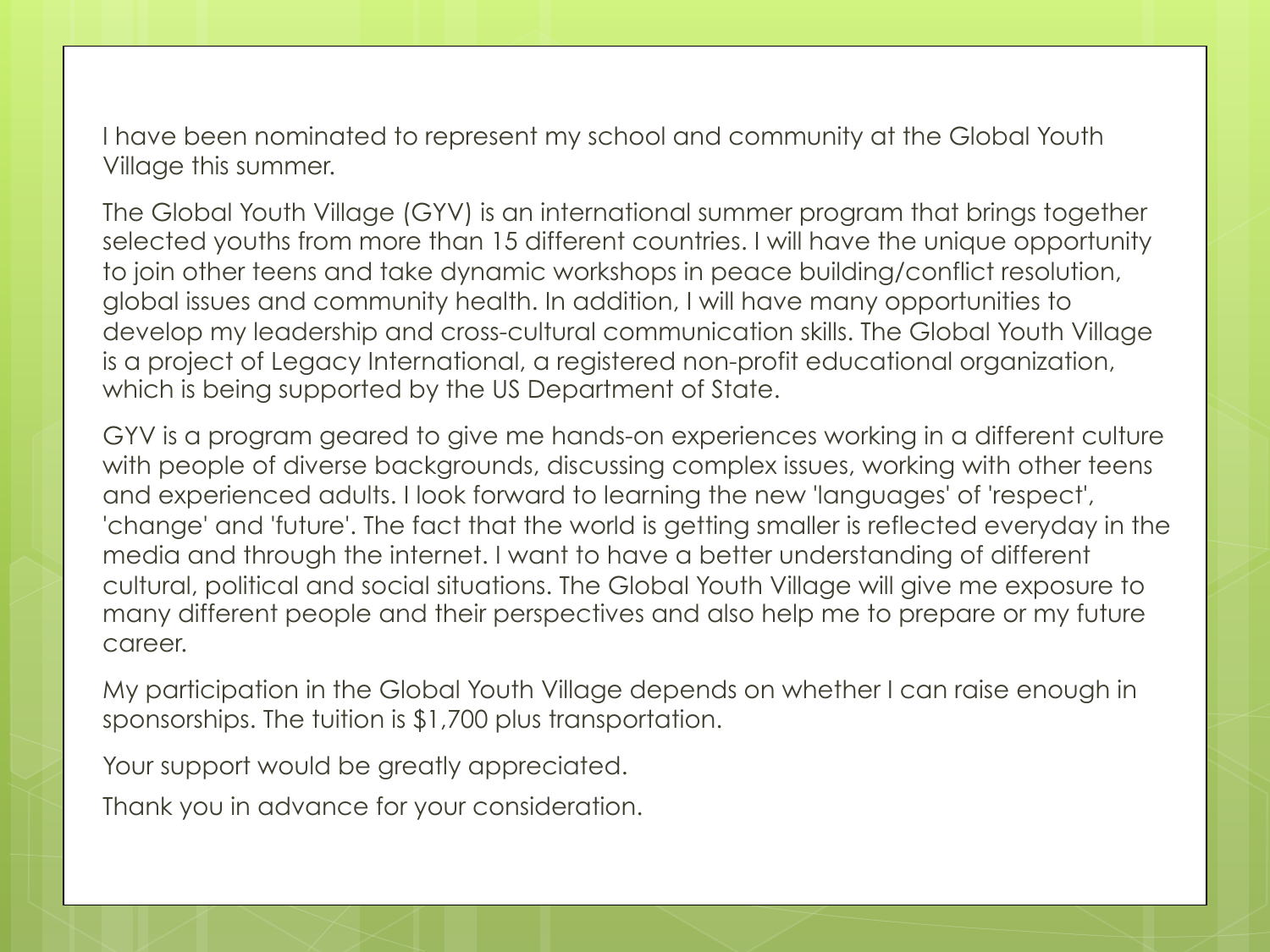## STEP FIVE

Your campaign is LIVE

- Connect to your FaceBook and other social media accounts. Sharing is very important! GoFundMe works best when shared with friends and family. Personal contacts (not strangers) will donate to you
- **o** Check out the Global Youth Village Fundraising Guide for more info on fundraising tools including tips for running successful crowdfunding campaign.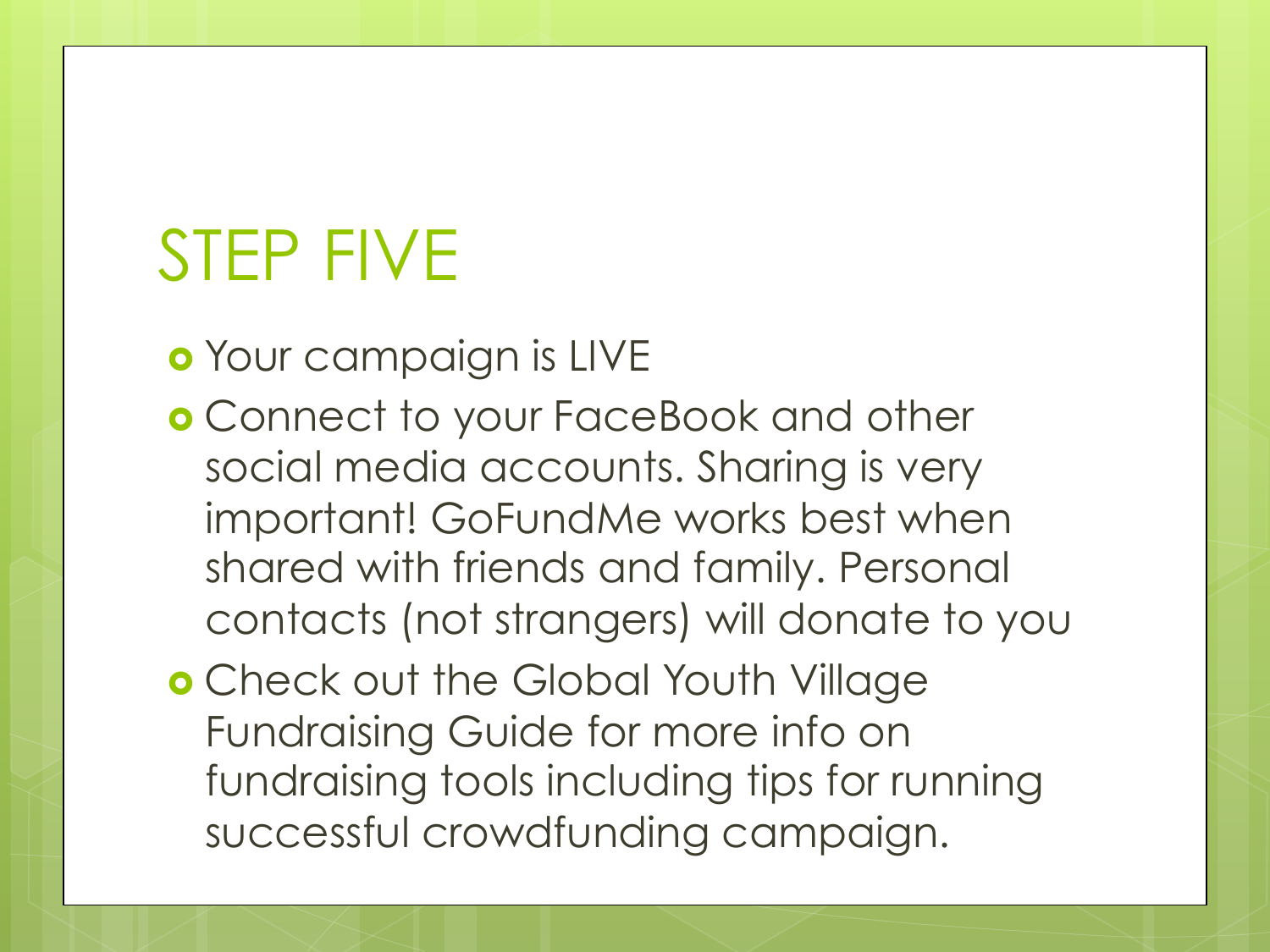# STEP SIX

- **o** Once you have reached your goal you can set up withdrawals.
- You must set up withdrawals within 30 days of receiving your first donation.